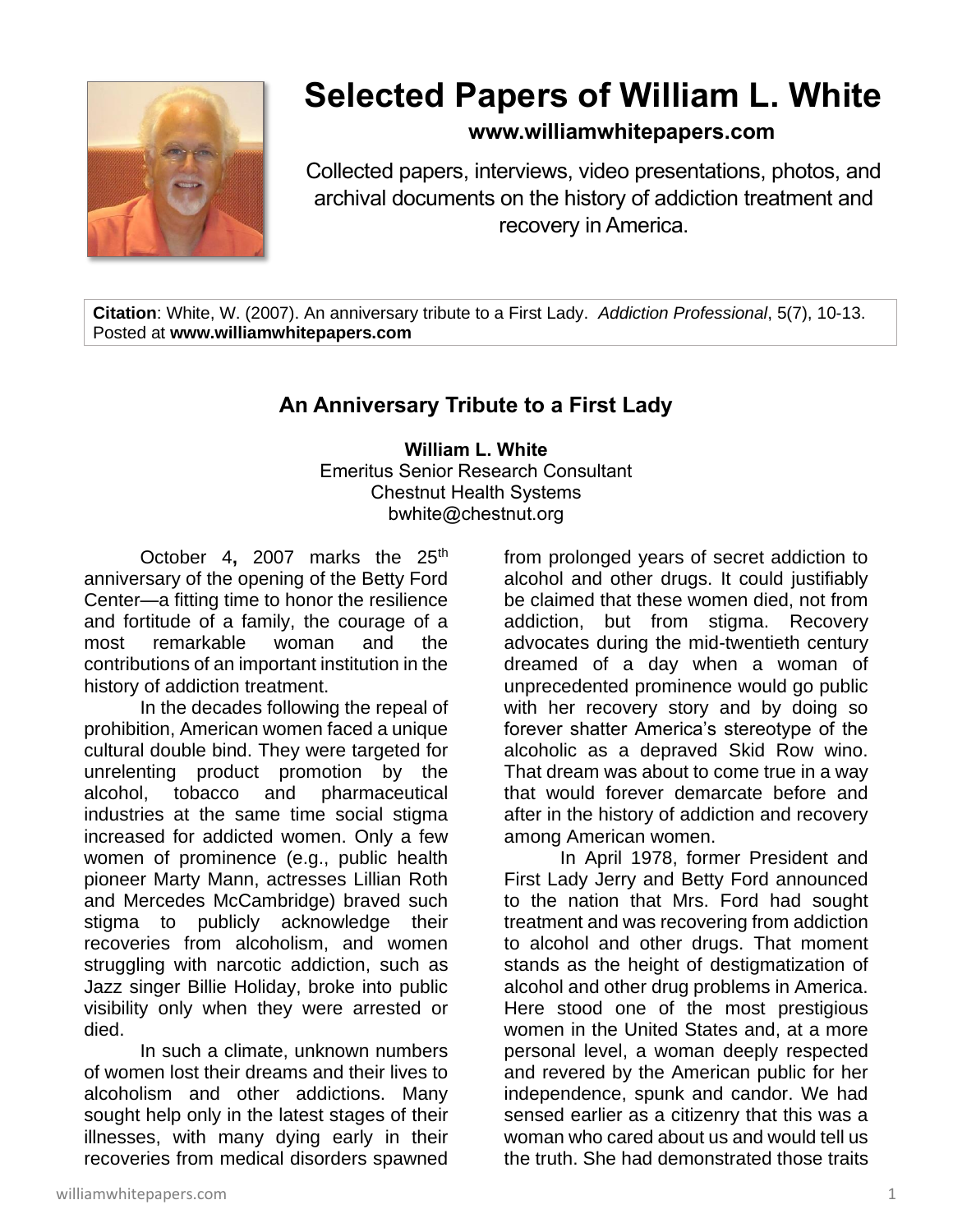by openly sharing her battle with breast cancer and using that experience to educate us as a nation. And here she was again standing with her husband and family talking to us about recovery from alcoholism and drug dependence. In doing so, Betty Ford and her family, as they had done before, found a way to elevate their personal crises to a higher level of meaning and purpose. In 1978, Betty Ford did for alcoholism what a few years later a famous actor, a beloved professional athlete and a brave young boy would do for AIDS. She put a face on alcohol and drug dependency that shattered the public stereotype of the alcoholic and in that moment brought us all a step closer to telling the truth about how these problems had touched our own lives.

The manner in which Mrs. Ford initiated her recovery process was also significant in that it challenged the popular notion that nothing could be done to stop addiction until the person who was addicted had personally hit bottom and reached out for help. News that Betty Ford's daughter, Susan Ford, had initiated a formal family intervention process that resulted in Mrs. Ford's admission to treatment and opened the doorway to her recovery conveyed three crucial lessons to the nation: 1) there is hope for families facing addiction, 2) the family can play a catalytic role in the recovery process, and 3) individual family members and the family as a whole need to recovery from the effects of addiction. Mrs. Ford, President Ford, Susan and the other Ford children offered themselves as living proof of those propositions!

The public reactions to the First Lady's announcement and the sustained evidence of her successful recovery brought women into addiction treatment in unprecedented numbers. The number of individuals and families transformed by the Fords' gift of their own story is incalculable. In the years that followed, family-centered addiction treatment and support reached its apex, and intervention as a therapeutic strategy entered the American consciousness. This alone would be a proud legacy, but the Ford family was not finished.

At the encouragement of Ambassador Leonard Firestone, Betty Ford brought her support and her name to a new non-profit addiction treatment center on the grounds of the Eisenhower Medical Center in Rancho Mirage, California. Lending her name to this center served as a permanent reminder that addiction can touch any family and that recovery is possible for those who seek it.

In the intervening quarter-century, the Ford family has remained actively involved in the Betty Ford Center through participating in Board meetings, assisting with fund raising, lecturing to patients, and cooking hamburgers for staff and patients at their annual picnic. Most important to Betty has been the quality time interacting with patients. The Ford family has remained the force at the core of the Betty Ford Center serving as a constant reminder that addiction treatment and recovery at their best are family-centered processes. Susan Ford Bales' assumption of the Chair of the Board of the Center signals that this involvement and influence will continue long into the future.

In the years since the Betty Ford Center first opened its doors, some 79,000 individuals have been treated at the Center—more than half of whom have been women. Through these years, the Center has developed specialized programs for licensed professionals, innovative programs of focused continuing care and state-of-theart family and children's programs. In 2006, Betty Ford announced the establishment of the Betty Ford Institute, which will operate independently from the Betty Ford Center and focus its efforts on recovery-focused research dissemination, public and professional education and policy advocacy.

How can we as a field offer adequate thanks for such contributions? Mrs. Ford, know that we love you and that we promise to carry your legacy into the future. To the Ford Family, know that inviting us as a nation to share your pain and your healing has informed and inspired us. Know that previously doomed people are today living full lives because you put a compassionate face and a passionate voice on addiction